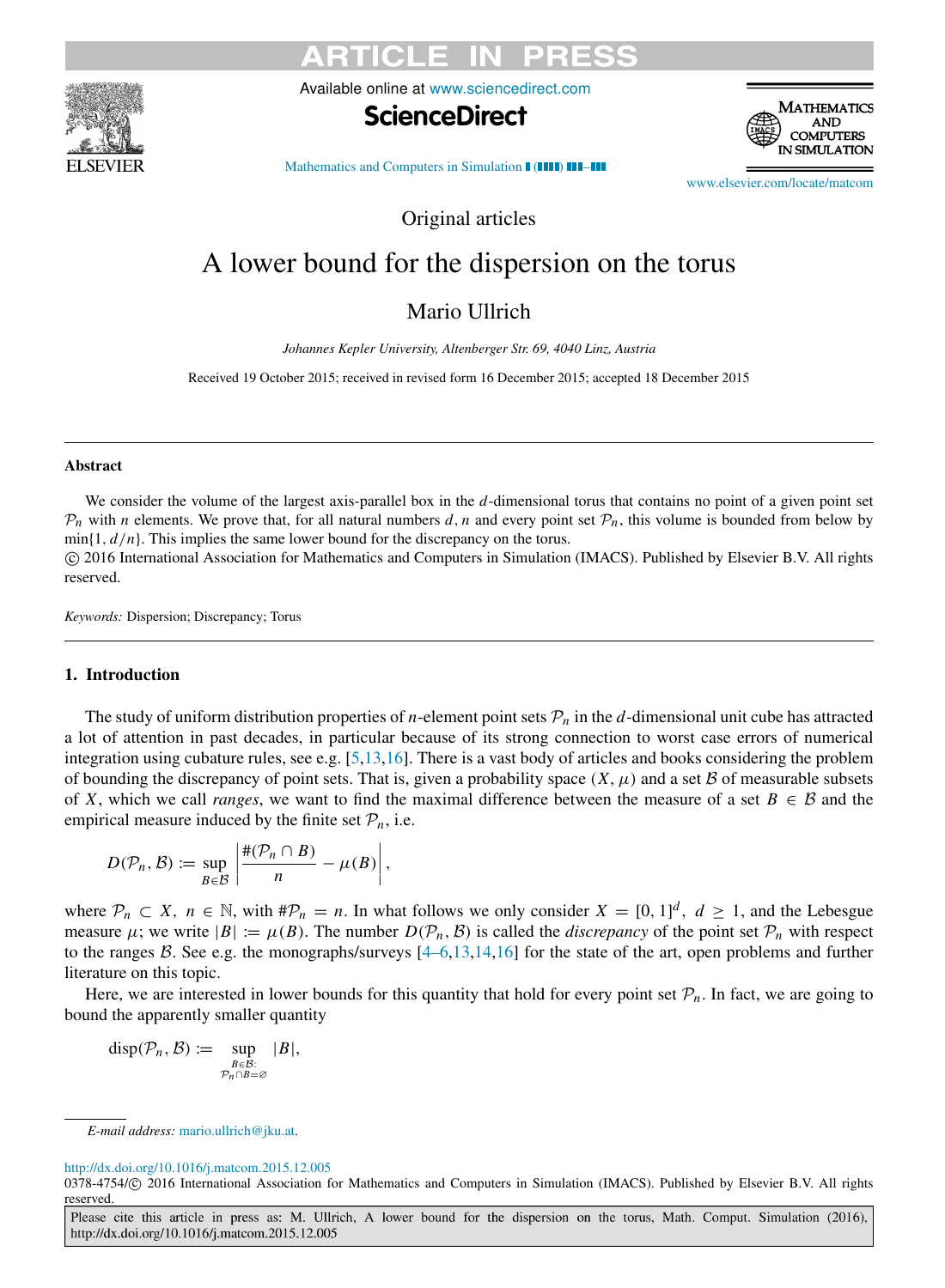### 2 *M. Ullrich / Mathematics and Computers in Simulation ( ) –*

which we call the *dispersion* of the point set  $\mathcal{P}_n$  with respect to the ranges  $\mathcal{B}$ . Clearly, this is a lower bound for the discrepancy.

The notion of the dispersion was introduced by Hlawka [\[9\]](#page-4-5) as the radius of the largest empty ball (for a given metric). In this setting there are some applications including the approximation of extreme values (Niederreiter [\[12\]](#page-4-6)) or stochastic optimization (Yakowitz et al. [\[19\]](#page-4-7)). The present definition was introduced by Rote and Tichy [\[17\]](#page-4-8) together with a treatment of its value for some specific point sets and ranges. Only recently an application to the approximation of high-dimensional rank one tensors was discussed in Bachmayr et al. [\[3\]](#page-4-9) and Novak and Rudolf [\[15\]](#page-4-10), where the ranges are all axis-parallel boxes in [0, 1]<sup>d</sup>. A polynomial-time algorithm for finding the largest empty axis-parallel box in dimension 2 was considered by Naamad, Lee and Hsu [\[11\]](#page-4-11).

Our main interest is the complexity of the problem of finding point sets with small dispersion/discrepancy; especially the dependence on the dimension. That is, given some  $\varepsilon > 0$  and  $d \in \mathbb{N}$ , we want to know how many points are necessary to achieve  $\text{disp}(\mathcal{P}_n, \mathcal{B}) \leq \varepsilon$  or  $D(\mathcal{P}_n, \mathcal{B}) \leq \varepsilon$  for some  $\mathcal{P}_n \subset [0, 1]^d$  and  $\mathcal{B} \subset 2^{[0, 1]^d}$ . For this we define the inverse functions

$$
N_0(\varepsilon, \mathcal{B}) := \min \{ n : \text{disp}(\mathcal{P}, \mathcal{B}) \le \varepsilon \text{ for some } \mathcal{P} \text{ with } \#\mathcal{P} = n \}
$$

and

 $N(\varepsilon, \mathcal{B}) := \min \{ n : D(\mathcal{P}, \mathcal{B}) \leq \varepsilon \text{ for some } \mathcal{P} \text{ with } \#\mathcal{P} = n \}.$ 

We have  $N_0(\varepsilon, \mathcal{B}) \leq N(\varepsilon, \mathcal{B})$  for every  $\varepsilon, \mathcal{B}$ .

For example, if  $B = B_{\text{ex}}^d$  is the set of all axis-parallel boxes contained in [0, 1]<sup>d</sup>, then it is easily seen that for every point set there exists an empty box with volume larger than  $1/(n+1)$ ; simply split the cube in  $n+1$  equal parts, one of which must be empty. Moreover, it is known that with respect to the dependence on *n* this estimate is asymptotically optimal, i.e. there exists a sequence of point sets  $(\mathcal{P}_n)_{n \in \mathbb{N}}$  such that  $\text{disp}(\mathcal{P}_n, \mathcal{B}_{\text{ex}}^d) \leq C_d/n$  for some  $C_d < \infty$ , see e.g.  $[17]$ .<sup>[1](#page-1-0)</sup>

However, if one considers increasing values of the dimension the situation is less clear: The best bounds to date are

$$
\frac{\log_2 d}{4(n + \log_2 d)} \le \inf_{\mathcal{P}: \#\mathcal{P}=n} \text{disp}(\mathcal{P}, \mathcal{B}_{\text{ex}}^d) \le \frac{C^d}{n}
$$

for some constant  $C < \infty$ , see Aistleitner et al. [\[2\]](#page-4-12) for the lower bound and Larcher [\[10\]](#page-4-13) for the upper bound. For a proof of a super-exponential upper bound see also Rote and Tichy [\[17,](#page-4-8) Prop. 3.1]. This can be rewritten as

$$
(1/4 - \varepsilon) \frac{\log_2 d}{\varepsilon} \le N_0(\varepsilon, \mathcal{B}_{\rm ex}^d) \le \frac{C^d}{\varepsilon}.
$$

Clearly, there is a huge difference in the behavior in *d* for the upper and the lower bound.

If we consider the discrepancy instead, then even the order in  $\varepsilon^{-1}$  differs in the upper and the lower bounds, i.e. for small enough  $\varepsilon \leq \varepsilon_0$  and all  $d \in \mathbb{N}$  we have

$$
c d \varepsilon^{-1} \le N(\varepsilon, \mathcal{B}_{\text{ex}}^d) \le C d \varepsilon^{-2}
$$

with some constants  $0 < c, C < \infty$ .<sup>[2](#page-1-1)</sup> The lower bound is due to Hinrichs [\[8\]](#page-4-14) and the upper bound was proven by Heinrich et al. [\[7\]](#page-4-15). To narrow the gap in the  $\varepsilon$ -behavior while keeping a polynomial behavior in *d* is a long-standing open problem, see also Novak and Woźniakowski [[16\]](#page-4-2) for more results/problems in this area.

Nevertheless, for fixed, small  $\varepsilon > 0$  the *d*-dependence of  $N(\varepsilon, \mathcal{B}_{\text{ex}}^d)$  is known to be linear. This motivates us to study the same problem for the dispersion. Unfortunately, we were not able to solve this problem for the ranges  $\mathcal{B}_{ex}^d$ . Instead, we consider the "periodic" version of this problem.

More precisely, we regard the unit cube as the torus and consider the *periodic ranges*  $\mathcal{B}^d_{\text{per}}$  that are defined by

$$
\mathcal{B}_{\text{per}}^d := \left\{ B_1(x, y) : x, y \in [0, 1]^d \right\},\tag{1}
$$

<span id="page-1-1"></span><span id="page-1-0"></span><sup>&</sup>lt;sup>1</sup> Note that for the discrepancy such an inequality cannot hold for any sequence of point sets, see Roth [\[18\]](#page-4-16).

<sup>&</sup>lt;sup>2</sup> If one considers only boxes that are anchored at the origin, i.e. the star-discrepancy, then one can choose  $c = \varepsilon_0 = 1/(32e^2) \approx 0.00423$  [\[8\]](#page-4-14) and  $C = 100$  [\[1\]](#page-4-17).

Please cite this article in press as: M. Ullrich, A lower bound for the dispersion on the torus, Math. Comput. Simulation (2016), http://dx.doi.org/10.1016/j.matcom.2015.12.005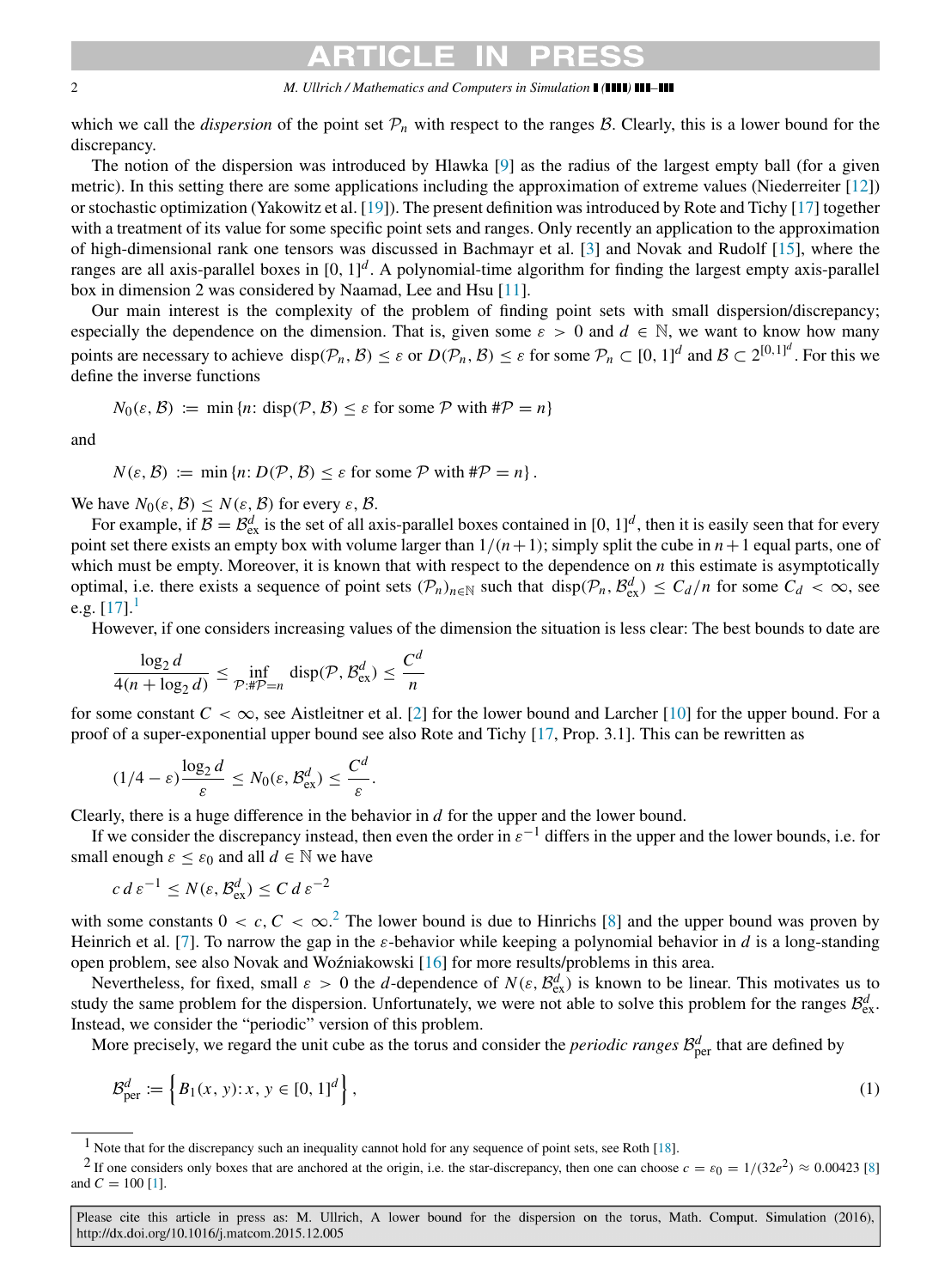*M. Ullrich / Mathematics and Computers in Simulation ( ) –* 3

<span id="page-2-0"></span>

Fig. 1. Two sample test sets from  $\mathcal{B}^2_{\text{per}}$ .

where

$$
B_1(x, y) := (0, y) + x \bmod 1
$$
 (2)

for  $x, y \in [0, 1]^d$ . Note that  $B_1(x, y)$  is simply  $(x, x + y)$  iff  $x + y \le 1$ . In all other cases one has to respect the geometry of the torus, cf. [Fig. 1.](#page-2-0)

We prove the following theorem.

**Theorem 1.** *For every n, d*  $\in \mathbb{N}$  *and every point set*  $\mathcal{P}_n \subset [0, 1]^d$  *with*  $\sharp \mathcal{P}_n = n$  *we have* 

<span id="page-2-1"></span>
$$
disp(\mathcal{P}_n, \mathcal{B}_{per}^d) \geq min\{1, d/n\},\
$$

*or equivalently,*

$$
N_0(\varepsilon, \mathcal{B}_{\text{per}}^d) \ge d/\varepsilon \quad \text{for } 0 < \varepsilon < 1.
$$

Clearly, this implies the following.

**Corollary 2.** *For every n, d*  $\in \mathbb{N}$  *and every point set*  $\mathcal{P}_n \subset [0, 1]^d$  *with*  $\#\mathcal{P}_n = n$  *we have* 

$$
D(\mathcal{P}_n, \mathcal{B}_{\text{per}}^d) \ge \min\{1, d/n\}
$$

*or equivalently,*

$$
N(\varepsilon, \mathcal{B}_{\text{per}}^d) \ge d/\varepsilon \quad \text{for } 0 < \varepsilon < 1.
$$

As far as we know, the largest lower bound on the inverse of the periodic discrepancy that was known before is due to Hinrichs [\[8\]](#page-4-14) and states that

$$
N(\varepsilon, \mathcal{B}_{\text{per}}^d) \ge N(\varepsilon, \mathcal{B}_*) \ge c \, d/\varepsilon \quad \text{for } 0 < \varepsilon < c,
$$

where B∗ is the set of all axis parallel boxes that are anchored at the origin and *c* > 0 can be chosen as  $c = 1/(32e^2) \ge 0.004229$ . For the proof of this note that  $\mathcal{B}^d_{\text{per}} \supset \mathcal{B}_*$ .

# 2. Preliminaries

The main tool for the proof will be the following lemma, which provides a lower bound for the *d*-dimensional dispersion in terms of the dispersion of certain projections of the point set.

For a set  $A \subset [0, 1]^d$  we define the projections

$$
A^{(k)} := \{(x_1, \ldots, x_k) \in [0, 1]^k : (x_1, \ldots, x_d) \in A\}, \quad 1 \le k \le d,
$$
\n<sup>(3)</sup>

i.e. we consider every element from *A* without the last  $d - k$  coordinates. For a family of sets  $\mathcal{B} \subset 2^{[0,1]^d}$  we define  $\mathcal{B}^{(k)} = \{B^{(k)} : B \in \mathcal{B}\} \subset 2^{[0,1]^k}.$ 

Please cite this article in press as: M. Ullrich, A lower bound for the dispersion on the torus, Math. Comput. Simulation (2016), http://dx.doi.org/10.1016/j.matcom.2015.12.005

<span id="page-2-2"></span>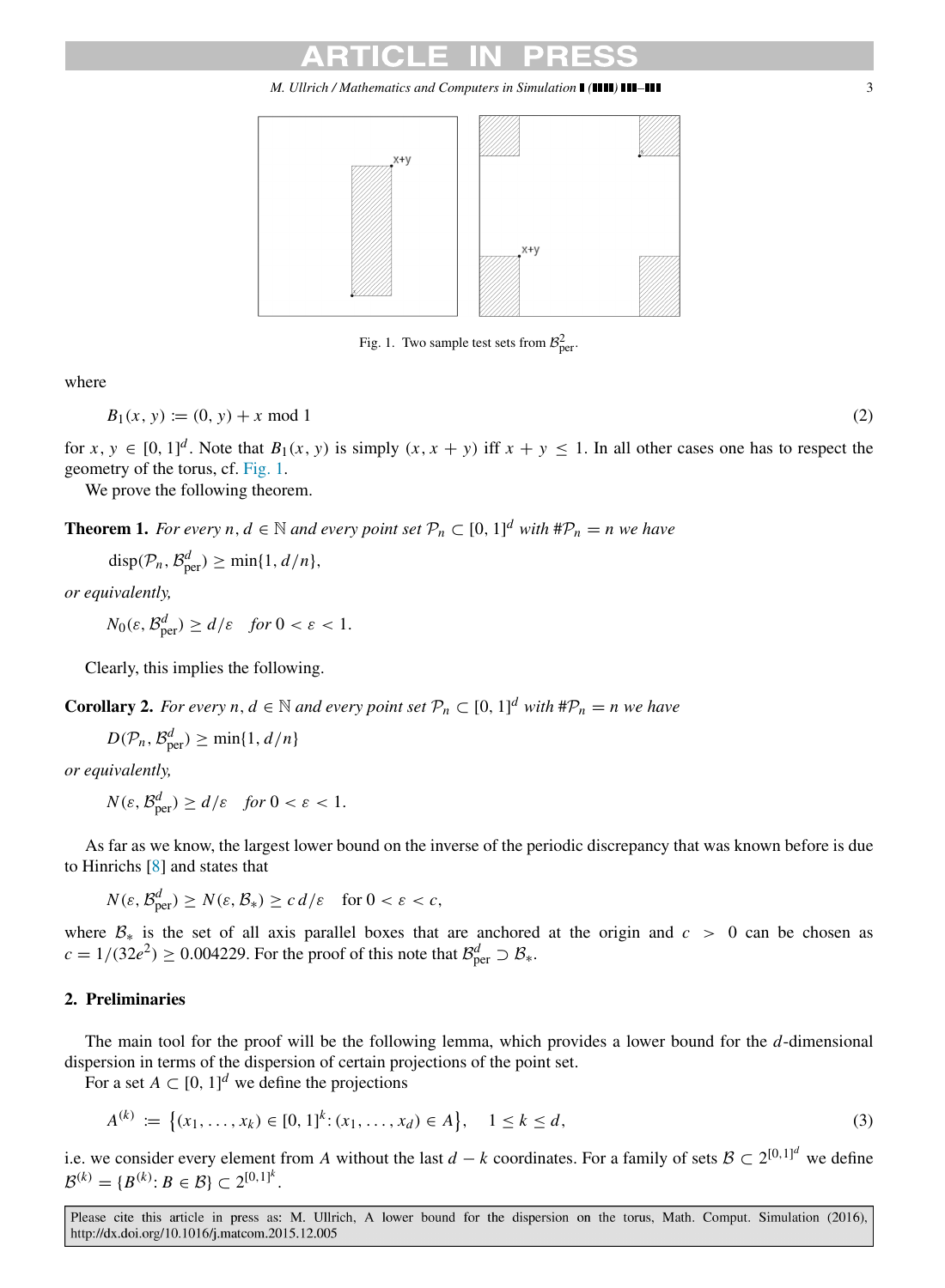4 *M. Ullrich / Mathematics and Computers in Simulation ( ) –*

Note that, if the ranges satisfy  $\mathcal{B} \supset \mathcal{B}^{(k)} \times [0, 1]^{d-k} = \{B \times [0, 1]^{d-k} : B \in \mathcal{B}^{(k)}\}$  (as  $\mathcal{B}_{\text{per}}^d$  or the set of all axis-parallel boxes), then it is obvious that

$$
\mathrm{disp}(\mathcal{P}_n, \mathcal{B}) \ge \sup_{\substack{B \in \mathcal{B}^{(k)}:\\ \mathcal{P}_n \cap (B \times [0, 1]^{d-k}) = \varnothing}} |B| = \sup_{\substack{B \in \mathcal{B}^{(k)}:\\ \mathcal{P}_n^{(k)} \cap B = \varnothing}} |B| = \mathrm{disp}(\mathcal{P}_n^{(k)}, \mathcal{B}^{(k)})
$$

for every point set  $P_n$ . The same holds for the discrepancy.

However, such a bound is not sufficient to prove bounds on the dispersion that are growing with the dimension. Hence, we prove a refinement of this inequality. In particular, we need the fact that we can forget about (at least) one point whenever we project to lower dimensions, losing some specific constant. For this, we define

<span id="page-3-1"></span>
$$
\kappa(\mathcal{B}) := \sup \Big\{ \kappa \ge 0 \mid \forall \widetilde{\mathcal{B}} \in \mathcal{B}^{(d-1)} \exists \mathcal{B} \in \mathcal{B} : \widetilde{\mathcal{B}} = \mathcal{B}^{(d-1)}, \ \mathcal{A} \cap \mathcal{B} = \varnothing \text{ and } |\mathcal{B}| \ge \kappa |\widetilde{\mathcal{B}}| \Big\} \tag{4}
$$

for ranges B and a subset  $A \subset [0, 1]^d$ . This constant is to guarantee that for every set  $\widetilde{B} \in \mathcal{B}^{(d-1)}$  there is a set  $B \in \mathcal{B}$ with volume larger than  $\kappa_{\mathcal{B}}(A)$  | $\widetilde{B}$ |, that is disjoint to *A* and is projected onto  $\widetilde{B}$ . Clearly,  $\kappa_{\mathcal{B}}(A) \in [0, 1]$ .

**Lemma 3.** For every point set  $P \subset [0, 1]^d$  and every  $A \subset [0, 1]^d$  we have

<span id="page-3-0"></span>
$$
\mathrm{disp}(\mathcal{P}, \mathcal{B}) \geq \kappa_{\mathcal{B}}(A) \mathrm{ disp}\left((\mathcal{P} \setminus A)^{(d-1)}, \mathcal{B}^{(d-1)}\right).
$$

**Proof.** By the definition of  $\kappa_B$  we obtain for every  $\widetilde{B} \in \mathcal{B}^{(d-1)}$  and  $A \subset [0, 1]^d$  that

$$
\sup\left\{|B|: B \in \mathcal{B} \text{ with } B^{(d-1)} = \widetilde{B} \text{ and } A \cap B = \varnothing\right\} \ge \kappa_{\mathcal{B}}(A) |\widetilde{B}|.
$$

Now take the supremum over all sets  $\widetilde{B}$  with  $(\mathcal{P} \setminus A)^{(d-1)} \cap \widetilde{B} = \emptyset$ . Clearly, the right hand side then is  $\kappa_{\mathcal{B}}(A)$ disp $((P \setminus A)^{(d-1)}, \mathcal{B}^{(d-1)})$ . The left hand side, after taking the supremum, is the supremum of the volumes |*B*|, where *B* is such that  $A \cap B = \emptyset$  and  $(\mathcal{P} \setminus A)^{(d-1)} \cap B^{(d-1)} = \emptyset$ . The second property implies that  $\mathcal{P} \cap B \subset A$  and hence, by the first property,  $P \cap B = \emptyset$ . This shows that the left hand side is bounded from above by disp( $P, B$ ), which proves the statement.

# 3. Proof of [Theorem 1](#page-2-1)

First we treat the case  $n \leq d$ . Here, the advantage of the periodic test sets is most clearly observed. Given an arbitrary point set  $\mathcal{P}_n = \{x^{(1)}, x^{(2)}, \dots, x^{(n)}\} \subset [0, 1]^d$  we define  $z \in [0, 1]^d$  by  $z_i = x_i^{(i)}$  $i^{(i)}$  for  $1 \leq i \leq n$  and  $z_i = x_i^{(n)}$  $i^{(n)}$  for  $n + 1 \le i \le d$ . We consider the test boxes  $B_1(z, 1)$ , cf. [\(2\),](#page-2-2) which consist of the whole cube without the *d* hyperplanes  $\{x : x_i = z_i\}$ ,  $i = 1, ..., d$ . Clearly, we obtain  $\mathcal{P}_n \cap B_1(z, 1) = \emptyset$  and  $|B_1(z, 1)| = 1$ . This proves  $\text{disp}(\mathcal{P}_n, \mathcal{B}_{\text{per}}^d) = 1$  whenever  $n \leq d$ .

We now turn to the case  $n > d$ . In this case we use [Lemma 3.](#page-3-0) Hence, we have to bound  $\kappa(A) := \kappa_{\mathcal{B}_{per}^d}(A)$ , cf. [\(4\),](#page-3-1) for specific  $A \subset [0, 1]^d$ . In fact, we only need  $A = \{t\}$  for some  $t = (t_1, \ldots, t_d) \in \mathcal{P}_n$ . Note that  $(\mathcal{B}_{\text{per}}^d)^{(d-1)}$  is the set of all axis-parallel periodic boxes in  $[0, 1]^{d-1}$ , i.e.  $(\mathcal{B}_{\text{per}}^d)^{(d-1)} = \mathcal{B}_{\text{per}}^{d-1}$ . For every  $\widetilde{B} \in \mathcal{B}_{\text{per}}^{d-1}$ , we have that

 $B := \widetilde{B} \times (0, 1) + (0, \ldots, 0, t_d) \text{ mod } 1$ 

is an element of  $\mathcal{B}_{\text{per}}^d$  that does not contain *t*, see [Fig. 2.](#page-4-18) Moreover,  $|B| = |\widetilde{B}|$ . This shows  $\kappa({t}) = 1$  for every  $t \in [0, 1]^d$  and, by [Lemma 3,](#page-3-0)

$$
\mathrm{disp}(\mathcal{P}_n, \mathcal{B}_{\mathrm{per}}^d) \geq \mathrm{disp}\left((\mathcal{P}_n \setminus \{t\})^{(d-1)}, \mathcal{B}_{\mathrm{per}}^{d-1}\right).
$$

Iterating this procedure another  $d - 2$  times we obtain

 $\text{disp}(\mathcal{P}_n, \mathcal{B}_{\text{per}}) \geq \text{ disp}\left((\mathcal{P}_n \setminus A)^{(1)}, \mathcal{B}_{\text{per}}^1\right)$ 

Please cite this article in press as: M. Ullrich, A lower bound for the dispersion on the torus, Math. Comput. Simulation (2016), http://dx.doi.org/10.1016/j.matcom.2015.12.005